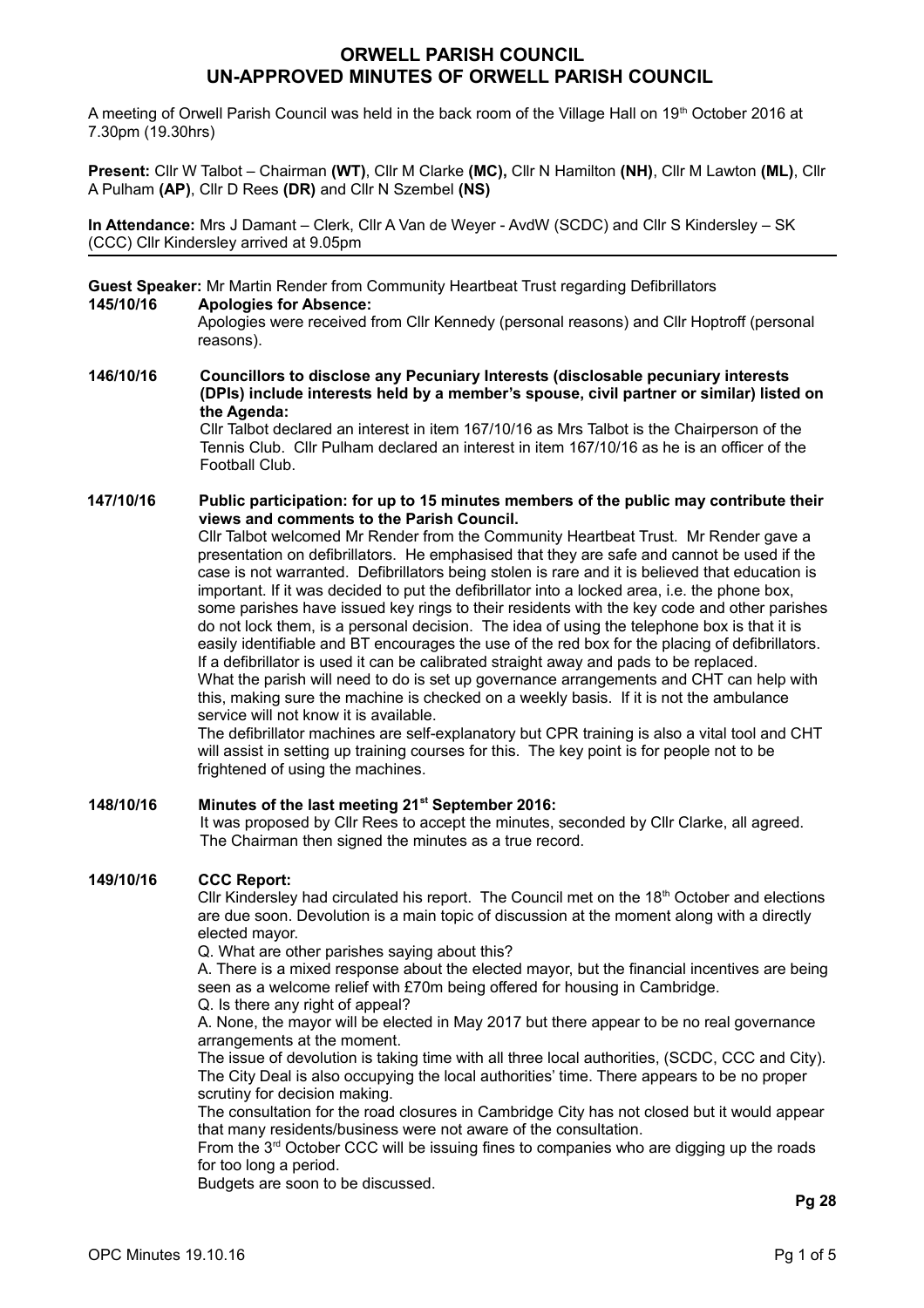**150/10/16 SCDC Report:**  There will be a new ice rink at Marshall's airport. The new district council boundaries have now been published, Orwell will stay the same but it will now be referred to as 'Barrington Ward'. Cllr Van de Weyer has been unable to find any new information regarding the bridge which

goes from the recreation ground to Brookside. See item (154/10/16)

#### **151/10/16 Nominations for Vice Chairman:**

Cllr Pulham was nominated by Cllr Clarke, seconded by Cllr Rees. Cllr Pulham accepted the role of Vice Chairman, all agreed.

#### **152/10//16 Planning: WT, CH, AP, DK and NS** *(Town and Country Planning Act 1990 schedule 1, paragraph 8)* **(Full planning minutes with comments are available on line or from the Clerk).**   *Planning meeting held on Wednesday 5th October 2016 – no meeting Planning meeting held on Wednesday 19th October – verbal report*

Stacies Barn, The Grove, S/2627/16/FL & S/2428/16/LB. Single storey extension, conversion of existing garage to bedroom within modern construction and modification of first floor partitions to form increased en-suite with roof-light in historic timber frame section. Parish Council recommend 'No Recommendation' with no comments.

Bramleys, Malton Road (INFORMATION ONLY), S/2413/16/DC. Discharge of condition 3 of planning permission. Noted, no comments.

**SCDC Decisions:** 3 Hillside, S/0614/16/FL. Proposed demolition of existing bungalow and the redevelopment of the site for two dwellings has been **Refused**.

62 High Street, S/1836/16/FL. Repairs and alterations to former boundary wall within the plot of Number 62 High Street has been **Approved**.

9 High Street, S/1681/16/FL. Construct double garage and log store in rear garden has been **Approved**.

# **153/10/16 Development Proposal on Hurdleditch Road (next to the primary school)**

Cllrs Talbot and Szembel have not been able to arrange a meeting with the land agent.

#### **154/10/16 Insurance:**

**Beacon situated at the Clunch Pit:** Cllr Szembel stated that the beacon is unsafe and needs SCDC to repair it urgently. Cllr Van de Weyer will report this back to SCDC.

#### **Action:AvdW**

**Bridge at Brookside:** As Cllr Van de Weyer has been unable to find any new information on the ownership of the bridge, it would appear that though this bridge was built when the development at Brookside was established, neither the developers nor the local authority want to take responsibility. It was proposed by Cllr Pulham that as this question of ownership has been going on for many years the Parish Council agrees to adopt the bridge, seconded by Cllr Lawton, all agreed. The bridge will need to be added to the asset register and insurance documentation.

### **Action: Clerk**

**Allotments:** The question of insurance was discussed. The allotments come under the Parish Council's public liability insurance but if allotment holders wish to insure their sheds etc, which are their own personal property this needs to be done in accordance with their home insurance. This information to be added to the Allotment Agreement. **Action: Clerk** Asset Register – Cllr Talbot gave the Clerk the relevant information, form to be updated and circulated to Councillors. **Action: Clerk**

#### **155/10/16 Community Benefit:**

No applications this month.

#### **156/10/16 Financial Matters:**

1. Financial Statements for October 2.Payments and Additional payments for October *Local Government Act (LGA); Public Health Act (PHA); Open Space Act (OSA)*

#### **Payments awaiting authorisation**

| Salaries       |          |          | September salary    | LGA 1972 s112  |
|----------------|----------|----------|---------------------|----------------|
| Inland Revenue |          |          | September PAYE/NI   | LGA 1972 s112  |
| MPC.           | £ 90.00  | $\Omega$ | office rent October | LGA 1972 s133  |
| Herts & Cambs  | £ 132.00 | 22.00    | Grass BG            | OSA 1906 s9/10 |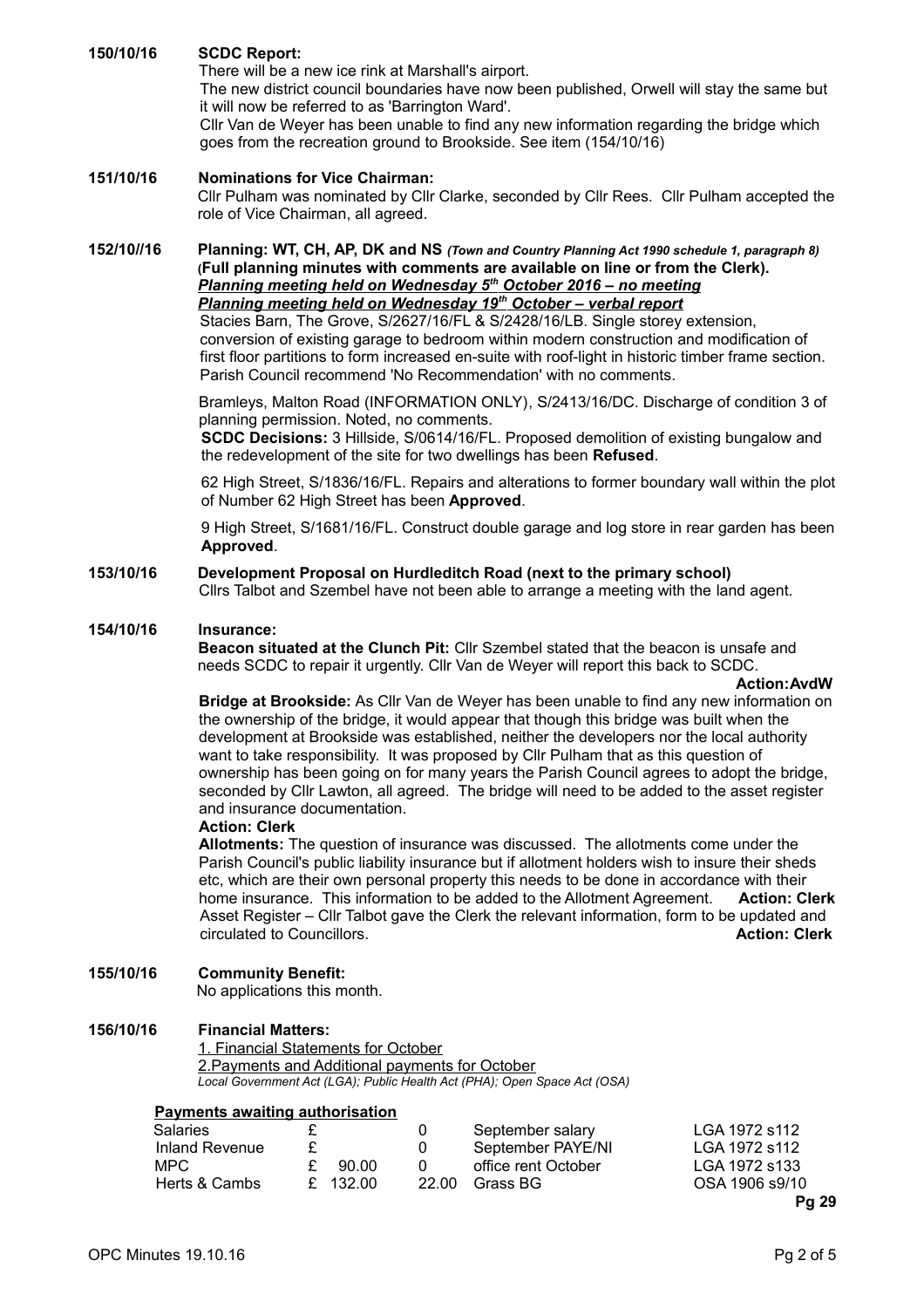| Herts & Cambs         | £ 66.00 | 11.00 | Grass Rec              | OSA 1906 s9/10                                                                             |
|-----------------------|---------|-------|------------------------|--------------------------------------------------------------------------------------------|
| <b>PKF Littlejohn</b> | £360.00 | 60.00 | External audit         | LGA 1972 s111                                                                              |
| <b>UKSafety</b>       | £ 94.80 | 15.80 | PAT pavilion           | LGA 1972 s111                                                                              |
| Espo                  | £387.79 | 64.62 | Youth club             | LGA 1972 s                                                                                 |
| Eon                   | £ 21.35 |       | 1.02 Electric pavilion | LGA 1972 s133                                                                              |
|                       |         |       |                        | Additional payments: These costs have already been agreed but may not have appeared on the |
| agenda.               |         |       |                        |                                                                                            |
| Deposits:             |         |       |                        |                                                                                            |
| Pavilion bookings     | £221.50 |       |                        |                                                                                            |
|                       |         |       |                        |                                                                                            |

Payment were proposed by Cllr Lawton to be correct, seconded by Cllr Hamilton all agreed.

#### **157/10/16 Audit:**

Orwell has passed their audit set by the external auditors. There were some suggestions for the clerk to follow next year which were consistency in ticking No or N/A to managing **Trustees** 

#### **158/10/16 Emergency Plan:**

Deferred till next month. Needs to have flooding issues incorporated into it.

**159/10/16 Flood Awareness Questionnaire:**

Has been submitted

## **158/10/16 Ecops:**

Cllr Szembel is concerned that at the recent Police Panel meeting is was suggested that the Ecops system may be disbanded. The system was set up to encourage residents to report incidences but as this appears to have declined the service may discontinue. Roger Daw (Neighbourhood Watch) is aware and has written to the police stating that Ecops is a vital service. Cllr Szembel requested that the clerk also write to the police asking for it not to be discontinued, this was agreed by all. **Action: Clerk**

#### **160/10/16 A10 Corridor Group and Survey:**

Clerk has requested the survey results from Wimpole, Barrington. Meldreth and Shepreth.

#### **161/10/16 Local Highways Improvement (LHI)/footways:**

Following concerns over the footways a site visit to be set up with the Local Projects Team to look at the footways to see if they can be improved using the LHI scheme. The deadline for submission for LHI is the 30<sup>th</sup> November 2016. Clerk to arrange a meeting with Karen Lunn (Highways) **Action: Clerk**

#### **162/10/16 HM Queen's 90th Birthday Celebrations:**

Tree and bulb planting**:** This is still being investigated by Cllr Talbot.

#### **163/10/16 Pavilion:**

Plumber to repair the men's urinals. Clerk to arrange. **Action: Clerk**

#### **164/10/16 Recreation Ground:**

- Play equipment weekly inspection. Equipment appears to be good working order. - Request has been received to hire the MUGA for netball practice during weekday lunchtime, decision to charge £10 per hour. Bookings will continue to be booked with the caretaker. Retrospective proposal to charge £10 an hour proposed by Cllr Pulham, seconded by Cllr Talbot all agreed.

**165/10/16 Grass Cutting Specification:** This can now be sent out to contractors. **Action: Clerk**

- **166/10/16 Leasing of the football pitch:** Not discussed.
- **167/10/16 Tennis Courts:** Cllr Talbot to declare a pecuniary interest however the tennis club was not discussed.

**Flood lighting –** report from Cllr Talbot and Cllr Pulham; however both Cllr Talbot and Cllr Pulham will not take part in any discussion**.**

**Pg 30**

Cllr Pulham reported that he had just been to the recreation ground prior to the parish council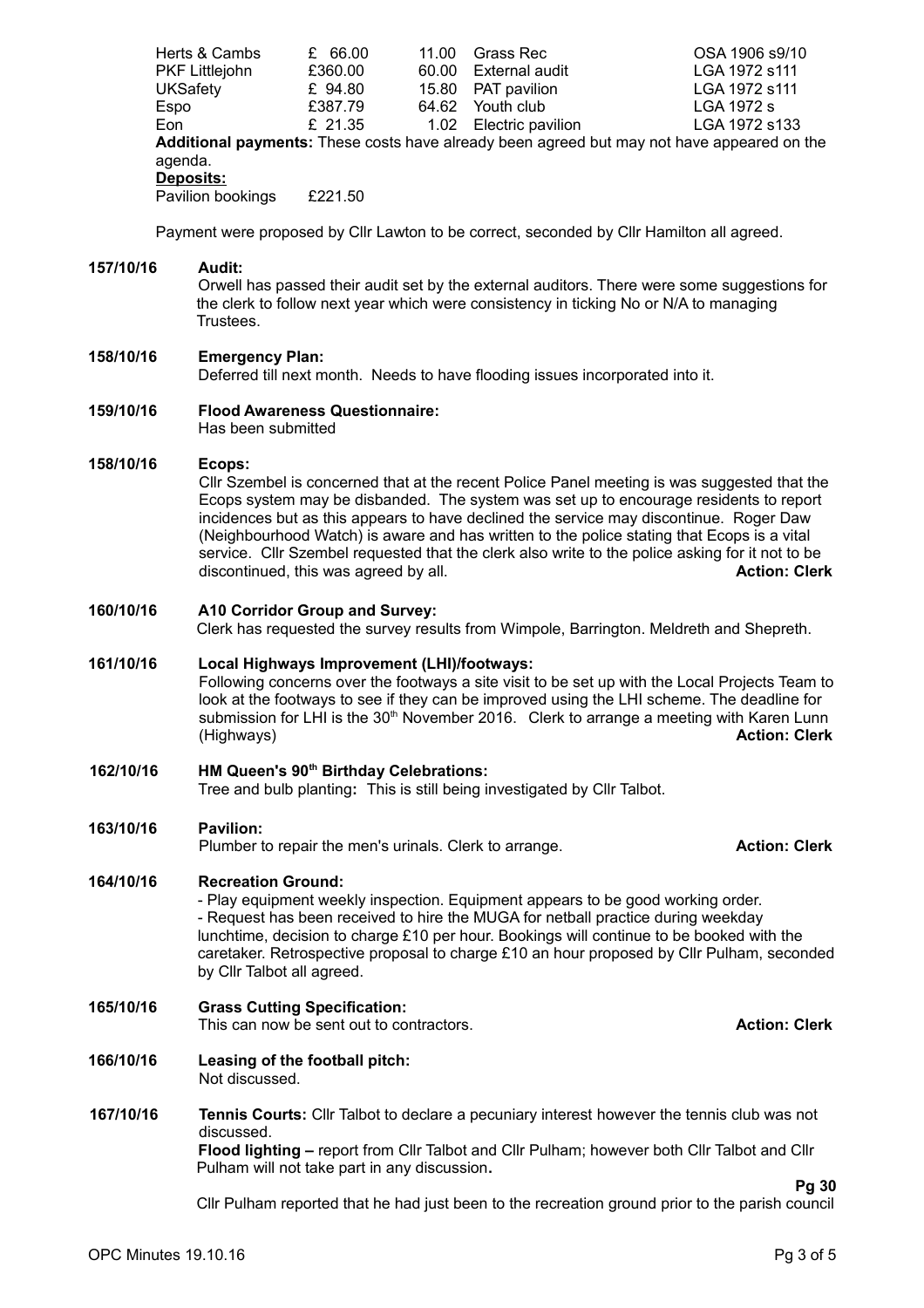meeting to see what type of lighting the football team were looking at as they had a contractor showing some lights. Cllr Pulham stated that the lights were very bright and the positioning of them during the period he observed them made them shine into neighbours' homes which is not acceptable. Further companies need to be contacted. Both the tennis club and the football club want floodlighting but the lights may have to have different specifications for the different areas they need to light. The football club are looking at temporary/portable lights which can be erected for training sessions and then stored away when not in use. The MUGA are looking at permanent lighting.

Cllr Rees was concerned that portable lights are not controllable and it may be better to have fixed lighting so that other areas do not get lit up.

**Agreement between the Tennis Club and the Parish Council:** Cllr Hoptroff and Cllr Talbot to put before the council a draft agreement, this is still being processed.

#### **168/10/16 Chapel Orchard Footpaths:**

Chapel Orchard have received notification that they will receive £1500 from the Community Chest Grant (SCDC). However, the footpath which leads to the allotments was not included in the application. It was proposed by Cllr Pulham that £300 from the solar fund be put aside for the repairs to this footpath, seconded by Cllr Hamilton, all agreed.

#### **169/10/10 Defibrillator (EAD)**

It was proposed by Cllr Szembel to purchase a defibrillator up to a cost of £2000 (depending on the type of security box needed), seconded by Cllr Lawton, all agreed. Clerk to arrange.

 **Action: Clerk**

#### **170/10/16 BT phone box consultation:**

There is an ongoing consultation regarding the removal of the red phone boxes, unless communities purchase them for £1. Orwell's red phone box situated on the High Street has been listed so can not be removed and as such is not included in the consultation: however if it was decided to place a defibrillator (AED) then it would need to be adopted and the telephone removed. BT is very favourable to the scheme of placing defibrillator machines in red boxes. It was proposed by Cllr Pulham to adopt the phone box so that the defibrillator can be placed inside, seconded by Cllr Rees, all agreed. Clerk to arrange. **Action: Clerk**

#### **171/10/16 Mulberry Tree Information Board:**

Cllr Rees and Clerk to investigate further. **Action: DR/Clerk Action: DR/Clerk** 

# **172/10/16 Correspondence and Clerk's Report:**

Thank you from the Football club for the solar grant.

#### **173/10/16 Village Maintenance:**

future.

**New Prop for the Mulberry Tree branch:** Should be completed in November 2016 **Trees in the village:** Cllr Talbot will put together a maintenance programme now he has received a complete list of trees which the Parish Council are responsible for. **General Maintenance:** (benches, noticeboards) Cllr Talbot and the Clerk met with Mr Weir to go over what is needed regarding the benches and noticeboard. **Village Litter Pick:** Clerk has been informed by a member of the WI that they are unable to carry out the litter pick but are hoping that this is something they will be able to do in the

# **174/10/16 Village Ranger/Caretaker:**

Defer to next meeting.

#### **175/10/16 Pensions:**

Clerk is still working on this, Melbourn and Meldreth are looking at asking an advisor to speak to members of the council to explain what will be expected from the council, as an employer. Does Orwell wish to be a part of this? Orwell's staging date was the  $1<sup>st</sup>$  October and the Clerk has sent out the relevant letters requesting if employees wish to join a pension scheme, if they do then the Parish Council has to honour that request. At the moment pension schemes being looked at are; NESTS, Local Government Pension Scheme, and Ensure. Orwell may also need to look into a pay role software package which can cope with pensions as at the moment the Clerk uses HMRC and this does not have the facility to work out pensions.